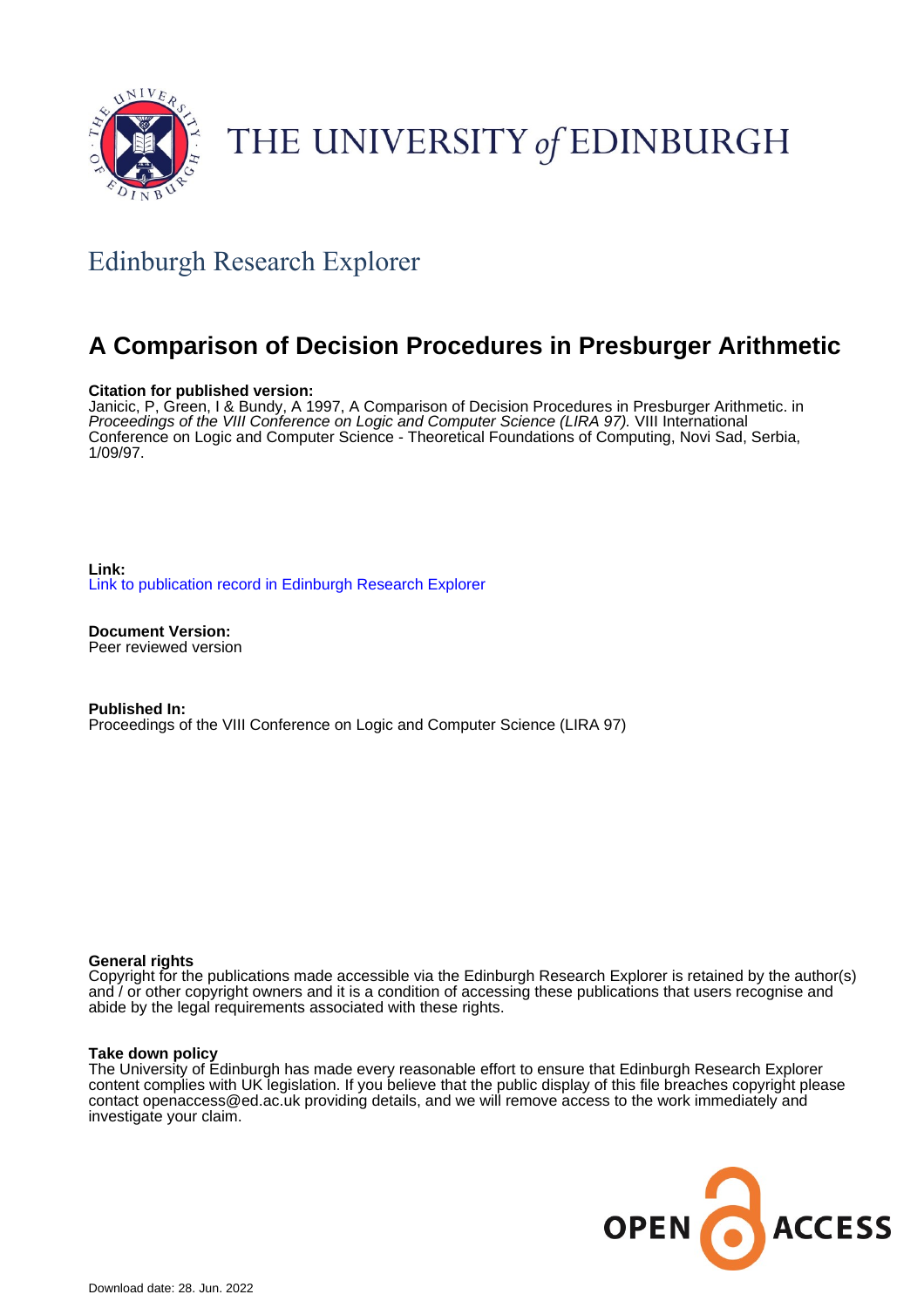## A comparison of decision procedures in Presburger arithmetic

Predrag Janičić Ian Green Alan Bundy University of Edinburgh

## Abstract

It is part of the tradition and folklore of automated reasoning that the intractability of s decision procedure for Presburger in Presburger in Presburger in Presburger in Presburger in Presburger in P teger arithmetic makes is too expensive for practical use. More than 25 years of work has resulted in numerous approximate procedures via rational arithmetic all of which are incom plete and restricted to the quantifier-free fragment. In this paper we report on an experiment which strongly questions this tradition We measured the performance of procedures due to Hodes, Cooper (and heuristic variants there are across across and detection accounter and across and across and across across and corpus of 10 000 randomly generated quantifierfree Presburger formulae The results are start ling a variant of Cooper-s procedure outper forms Hodes- procedure on both valid and in valid formulae, and is fast enough for practical use These results contradict much per ceived wisdom that decision procedures for in teger arithmetic are too expensive to use in practice

#### Introduction  $\mathbf{1}$

A decision procedure for some theory is an algorithm which for every formula tells whether it is valid or not. The role of decision procedures is critical in many areas, including theorem proving. As Boyer and Moore wrote [1988,  $§1]$ ]

It is generally agreed that when practical the orem provers are finally available they will contain both heuristic components and many de cision procedures

indeed even and the contract of the contract of the contract of the contract of the contract of the contract o could reduce the search space of heuristic components of a prover and increase its abilities a decision pro cedure can both close a branch in a proof, and reject non-theorems. Decision procedures can also have a important role in other areas such as geometry and type checking, for example.

A core part of automatic theorem proving involves reasoning with integer and natural numbers. Since the whole of integer arithmetic is undecidable, we are forced to look for useful- decidable subtheories there is a trade-off between usefulness and the complexity of associated decision procedures. In this paper, we take Presburger arithmetic
it is useful and there are a number of decision procedures

In this paper we want to compare two decision pro cedures  $\sim$  some simple variations there is the some simple variation of the some to Hodes for Presburger rational arithmetic and that due to Cooper, for Presburger integer arithmetic. It is part of the tradition and folklore of automated reasoning that Cooper-s decision procedure for Presburger integer arithmetic is too expensive to be of practical use More than 25 years of work has resulted in numerous approximate procedures via rational arithmetic, all of which are incomplete and restricted to the quantifier-free fragment is a time that the second time  $\mathcal{C}$  that the complex is the complex of  $\mathcal{C}$ of Cooper's procedure is  $2^{2^{2^{n}}}$  in the size of the formula,<sup>1</sup> and more over the more over the more over the more over the more over the more over the more over the more over Boyer and Moore state [1988,  $\S3$ ]

... integer decision procedures are quite complicated compared to the many well-known decision procedures for linear inequalities over the rationals  $[...]$ . Therefore, following the tradition in program verification, we adopted a rational based procedure.

The first author is supported by The British Scholarship Trust. The other authors are supported in part by grants EPSRC British Council Roman Council Roman Council Roman Council Roman Council Roman District Roman Council Rom cial Intelligence Department of Articles and Articles, 1980, 1980, 1980, 1980, 1980, 1980, 1980, 1980, 1980, 1  $\mathcal{S}$  and Edinburgh Edinburgh Edinburgh Edinburgh Edinburgh Edinburgh Edinburgh Edinburgh Edinburgh Edinburgh Edinburgh Edinburgh Edinburgh Edinburgh Edinburgh Edinburgh Edinburgh Edinburgh Edinburgh Edinburgh Edinburg 1HN, Scotland. Email: predragj@dai.ed.ac.uk, {I.Green, A.Bundy}@ed.ac.uk. Please address correspondence, requests for programs and data etc to the second author

 $^{1}$ Shostak [1977] attributes this result to Oppen.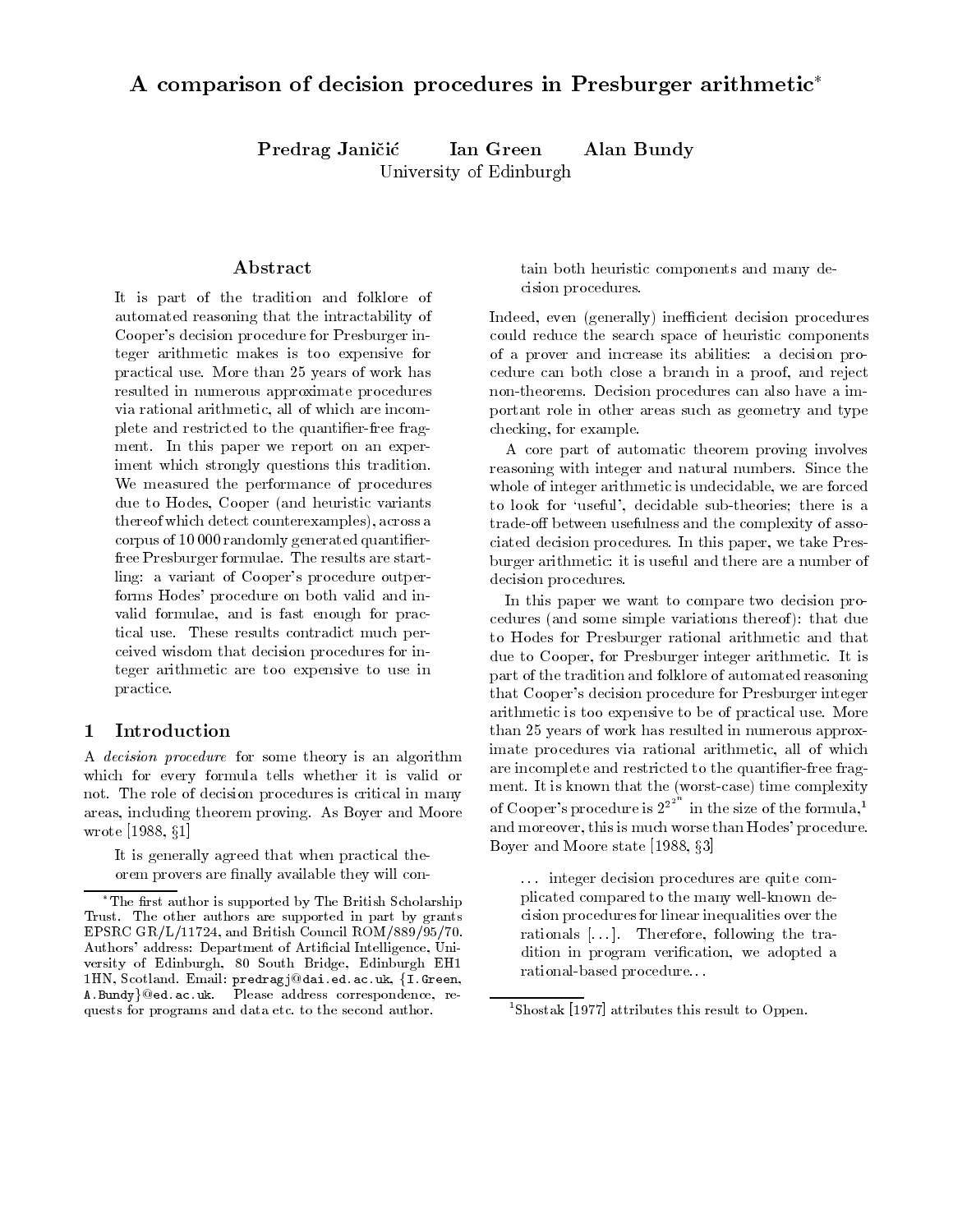It is this tradition- of work in the rationals Bledsoe 1975; Shostak, 1977; 1979; Boyer and Moore, 1988 that we question in this paper

Here we report on an experimental comparison of de cision procedures on 10000 randomly generated formulae, in order to explain this tradition to some extent. However, the results are very surprising-broadly, they show that a simple variant of Cooper-procedure outperforms Hodes- procedure corpus corpus corpus corpus.

These results cast some doubt on the perceived wis dom in the automated reasoning community that full de cision procedures for integer arithmetic are too expensive to use in practice

Overview of paper.  $\S 2.1$  defines Presburger arithmetic, procedures and notation.  $\S3$  describes the test corpus and the experiments we made on it;  $§4$  shows the results.  $\S6$  and  $\S7$  discusses further work and draws conclusions.

## Background

#### $2.1$ Presburger arithmetic

Presburger arithmetic is roughly speaking a theory built up from the constant 0, variables, binary  $+$ , unary s, relations  $\langle , \rangle$ ,  $=$ ,  $\langle , \rangle$  and the standard connectives and quantifiers of first-order predicate calculus. The notions of term, atomic formula and formula are formally defined in the usual way (a grammar is given in agus a for the quantiers is a part of the state with  $\sim$ integer arithmetic PIA variables range over the in tegers. It was Presburger who first showed that PIA is decidable [1930]. Presburger rational arithmetic (PRA) is defined analogously and is also decidable [Kreisel and Krivine, 1967.

The restriction of Presburger integer arithmetic to Peano numbers ie to nonnegative integers we call  $P$ resburger natural arithmetic  $(\text{PNA})$ .

We write  $\models_T f (\not\models_T f)$  to mean f is valid (invalid) in  $\Gamma$ theory  $T$ . A *decision procedure* for theory  $T$  is a total function d from formulae to the set  $\{yes, no\}$ , having for any finished properties of sounding any field of sounding the properties of sounding the properties of the  $T \models f,$  and completeness,  $T \models f$  implies  $d(f) = \mathtt{yes}$  . An  $\;\;\;\;\;\;\;\text{or}$ incomplete decision procedure is sound but not complete We say the formula is *true* by the decision procedure if it returns yes- otherwise it is false

#### $2.2$ Related work

Some decision procedures for Presburger arithmetic are based on the idea of quantifier elimination described by

Kreisel and Krivine these are Hodes- procedure for Presburger rational arithmetic (Poir) and Coopersprocedure for Presburger integer arithmetic There is also the Sup-Inf family of procedures due to Bledsoe  $[1975]$  and latterly improved by Shostak  $[1977]$ ; 1979.

come the complexity of integer complexity procedures It can a The rational-based procedures are an attempt to overbe easily seen that there are formulae true in rational arithmetic and false in natural arithmetic and vice versa For instance,  $\exists x \cdot 2x = 3$  is valid over the rationals, but not over the naturals. Also,  $\forall x \cdot x \leq 1 \lor x \geq 2$  is valid over the naturals, but not over the rationals. Therefore, we cannot use a decision procedure for one of these two theories in the other, not even as an incomplete decision procedure

However, if some universally quantified PNA formula is true by Hodes-taking it to be a formulated to be a formulated to be a formulated to be a formulated to be a of PRA), then it must be valid in PNA. That is,  $\models_{PRA} s$ implies  $\models_{PNA} s$ , for the universally quantified formula s. The reverse implication does not hold, and so Hodes procedure is not a decision procedure for PNA

This idea of applying decision procedures for ration als to the integral case is at the model of Bledsoe-Company of Bledsoe-Inf method  $[1975]$ , and can be seen as the start of the tradition of incomplete decision procedures The tradi eron contentava with Shostan s improved Sup Improved  $\frac{1}{2}$ 1979]; he showed it could decide invalid formulae, and so was indeed a decision procedure. However, the class of formulae for which Shostak-s SupInf decides has not between characterized syntactically in the characterized syntactically in the characterized syntactical problem in cedure for universally quantified PIA, but for some "semantically characterized" fragment.

Boyer and Moore too followed this track  $[1988]$ , although they reverted back to Hodes- procedure rather than using Sup-Inf. Their choice was unsurprising in some sense, since the Nqthm logic is quantifier-free, so the restriction for soundness is vacuous Somewhat curi ously, Boyer and Moore conclude in that same paper that efficiency of the DP is largely irrelevant in the wider setting of a heuristic prover in that case why not use cooperative procedure and have a complete procedure to and the set of the set of the set of the set of the set of the set of the set of the set of the set of the set of the set of the set of the set of the set of the set o  $boot?$ <sup>3</sup>

Remark There is a question as to what degree negative results from a decision procedure can be used in a heuristic theorem prover. Some systems, such as *Clam* [Bundy *et al.*, 1990], can use this information, for example, in controlling generalization, and other nonequivalence preserving heuristics This is undoubtedly

<sup>-</sup>For the same theory and some related theories there are a few different terms used. For instance, Hodes calls Presburger rational arithmetic a theory EAR ("the elementary theory of addition on the reals Boyer and Moore describe a universally quanti-ed fragment of Presburger ra tional arithmetic as *linear arithmetic* (although in fact they work over the integers); that same theory sometimes goes by the name Bledsoe real arithmetic

<sup>&</sup>lt;sup>3</sup>We emphasize that the Nqthm decision procedure is stronger than Hodes' procedure since it also has heuristics to deal with non-Presburger formulae by calling the inductive part of the prover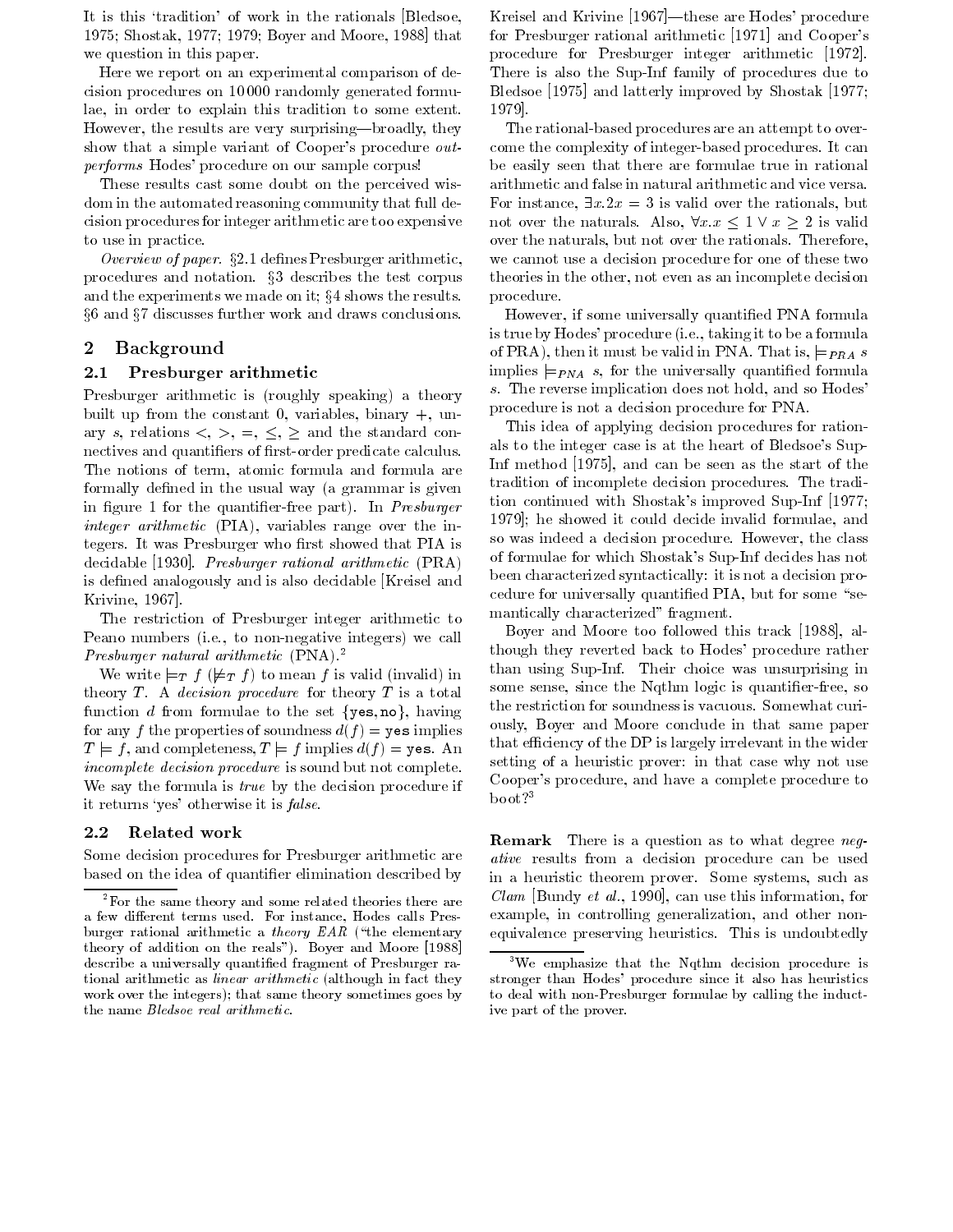true of other theorem provers

Ancedotal evidence abounds in the literature; we are not aware of any work quantitative experimental com parision of decision procedures, whether in an attempt to decide between procedures or otherwise

## Experiments

#### 3.1 Generating Presburger formulae

We randomly generated a corpus of  $10000$  formulae of Presburger arithmetic. This was done using the grammar shown in figure 1 to generate quantifier-free formulae containing free variables (taken from a set of five symbols Each rule was chosen with a probability given in the right-hand column.

| Rule                                                                                                          | Probability |
|---------------------------------------------------------------------------------------------------------------|-------------|
| $\langle$ formula $\rangle = \langle$ atomic formula $\rangle$                                                | 0.75        |
| $\langle$ formula $\rangle := \neg \langle$ formula $\rangle$                                                 | 0.1         |
| $\langle$ formula $\rangle := \langle$ formula $\rangle \vee \langle$ formula $\rangle$                       | 0.05        |
| $\langle$ formula $\rangle := \langle$ formula $\rangle \wedge \langle$ formula $\rangle$                     | 0.05        |
| $\langle \text{formula} \rangle := \langle \text{formula} \rangle \Rightarrow \langle \text{formula} \rangle$ | 0.05        |
| $\langle \text{atomic formula} \rangle := \langle \text{term} \rangle = \langle \text{term} \rangle$          | 0.2         |
| $\langle \text{atomic formula} \rangle := \langle \text{term} \rangle < \langle \text{term} \rangle$          | 0.2         |
| $\langle$ atomic formula $\rangle := \langle$ term $\rangle \leq \langle$ term $\rangle$                      | 0.2         |
| $\langle \text{atomic formula} \rangle := \langle \text{term} \rangle > \langle \text{term} \rangle$          | 0.2         |
| $\langle \text{atomic formula} \rangle := \langle \text{term} \rangle \ge \langle \text{term} \rangle$        | 0.2         |
| $\langle \text{term} \rangle := \langle \text{term} \rangle + \langle \text{term} \rangle$                    | 0.2         |
| $\langle \text{term} \rangle := s(\langle \text{term} \rangle)$                                               | 0.2         |
| $\langle {\rm term} \rangle := 0$                                                                             | 0.2         |
| $\langle \text{term} \rangle := \langle \text{variable} \rangle$                                              | 0.4         |

Figure 
Grammar of Presburger arithmetic and prob abilities assigned to rules for generating a corpus

#### 3.2 Algorithms considered

In addition to Hodes- procedure and Cooper-s procedure we also used variants of these, using a heuristic that quickly rejects invalid formulae (we will call it the QR heuristic between the contractors and the contractors of the contractors of the contractors of the contractors

The heuristic is as follows to invalidate  $\forall \vec{x} \ \Phi(\vec{x})$  we <sup>t</sup> show that a particular instance  $\Psi(c)$  is false. That is, we instantiate all universally quantified variables in a formula  $\forall \vec{x} \ \Phi(\vec{x})$  with particular ground values (say 0 and a complete way we all was well way we get a getting and a free formula  $\Psi(\vec{c})$ , for which validity is quickly decided. This simple heuristic is obviously sound, but not complete. However, our experiments showed that this heuristic could be very important and very useful

Thus we compared the following four procedures

- Hodes' procedure. For PRA. Recall from §2.2 that this procedure is incomplete even for the universally quantified fragment of PNA.
- Cooper-s procedure For PNA Cooper presented two such procedures: we used the second, improved version procedure coopers procedure is original ally defined for Presburger integer arithmetic, and in our experiments we used our version, slightly modified for PNA.)
- DP-A- For a given formula try to disprove it using the QR heuristic; if it succeeds, the formula is invalid; otherwise apply Cooper-United States and Cooper-United States apply Cooper-United States and Cooper-United States and Cooper-United States and Cooper-United States and Cooper-United States and Cooper-United States and Coop procedure says yes, the formula is a theorem, otherwise it is not
- DP-B- For a given formula try to disprove it using the QR heuristic; if QR succeeds, the formula is invalid: otherwise if the given formula is universally quan tied apply hodes-to-the answer is yesterday and the answer is yesterday and the answer is yesterday and the an then the formula is valid, if the answer is no or if a given formula is not universally quantified, then apply Cooper-Cooper-Cooper-Cooper-Cooper-Cooper-Cooper-Cooper-Cooper-Cooper-Cooperthe formula is valid, otherwise the answer is no, and it is invalid

## Results

We ran the procedures described in  $\S 3.2$  on each formula of the corpus, recording whether the formula was valid or invalid, and CPU time taken to decide, subject to a time limit of 100s. The following tables show the results with CPU time measured in milliseconds.<sup>5</sup>

#### $4.1$ QR heuristic contribution

Of the  $10000$  formulae in the corpus, roughly  $8000$  were invalid the remainder values of  $\Lambda$  $100$  was able to quickly reject all but  $70$  of these invalid formulae. (We decided to take values  $0$  and  $100$  because our experiments showed that additional values were not significantly contributing to the rejection rate, and on the other hand, using just  $0$ , the heuristic rejected less  $than\ 5000\ formulae.$ )

#### $4.2$ CPU time distribution

Table 1 shows number of formulae handled by procedures within a given time interval, together with mean CPU time  $\mathbf i$  in the table is a pair the table is a pair the rst theorem in the rst theorem in the rst the rst the rst the rst the rst theorem in the rst the rst the rst the rst the rst the rst the rst the rst the rst the r part of which is the number of formulae in that time interval, the second part is the mean time taken by the procedure The totals column shows the total number of formulae handled by each procedure within  $100$  seconds, and the mean time for these formulae

 $4$ Obviously, this procedure could be used for all types of formulae not just universally quanti-ed ones using this procedure we could transform (simplify) a formula to existentially quanti-ed formula and try to disprove it using Coopers procedure

 $P^5$ Programs were written in Quintus Prolog; experiments were run on a 32Mb Sun SPARC 4.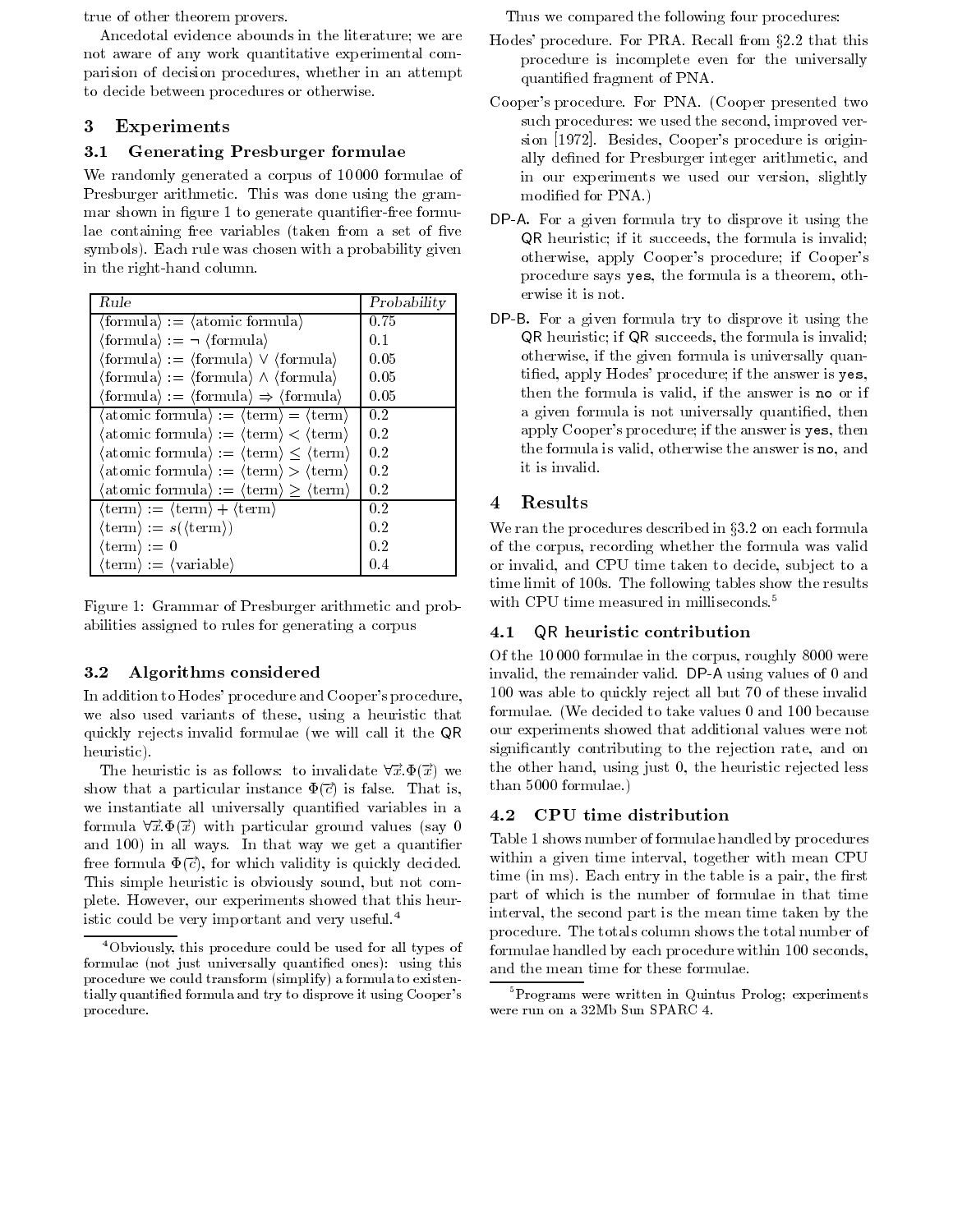|           | $CPU \ time \ (ms)$ |               |                       |                   |          |
|-----------|---------------------|---------------|-----------------------|-------------------|----------|
| Procedure | $< 10^{2}$          | $10^2 - 10^3$ | $10^3 - 10^4$         | $10^{4} - 10^{5}$ | Totals   |
| Hodes     | 9213/27             | 639/265       | 106/2546              | 28/30120          | 9986/154 |
| Cooper    | 5678/48             | 3566/292      | $\overline{509/2620}$ | 120/31372         | 9873/650 |
| $DP-A$    | 9361/18             | 552/278       | 51/2467               | 17/29012          | 9981/94  |
| $DP-B$    | 9254/18             | 605/286       | 95/2298               | 22/30189          | 9982/122 |

Table 
Number of formulae decided vs CPU time

#### 4.3 Effect of number of variables

Table 2 shows that the mean CPU time spent by the procedures increases with the number of variables The number of formulae in the corpus containing a certain number of variables is shown, with a pair the first part of which is a percentage, the second is the mean CPU

The percentage is of those formulae having a particu lar number of variables completed within the 100 second time in the second case of the variable case of the variable case of  $\mathbb{R}^n$ cessed to but for contract the procedure the cooperation of the cooperation of the cooperation of the cooperation of the cooperation of the cooperation of the cooperation of the cooperation of the cooperation of the cooper  $\mathcal{L}$  . This discrete that  $\mathcal{L}$  is the sum to suggest that  $\mathcal{L}$  is the cooperation of  $\mathcal{L}$ procedure degrades with increasing number of variables however notice that DP-A performed better then Hodesprocedure Thus the correct explanation is that Cooperation is that Cooperation is that Cooperation is that Coop procedure is slower on *invalid formulae*, an effect seem more clearly in  $§4.5$ .

#### $4.4$ Effect of size of formula

The ecoeperature is governed to the ecoeperature is governed to the ecoeperature is governed to the ecoeperature is governed to the experimental cooperature is governed to the experimental cooperature is governed to the e erned not just by propositional structure but by term structure too. To investigate this aspect of performance, we define the size of a formula/term as the sum of the sizes of its immediate subformulae/subterms plus one, taking the size of variables and constants as  $0$ . Table  $3$ shows the results

Cooper-s procedure is most exposed here the per centage of formulae decided within the time limit drops dramatically as the size increases Hodes- on the other hand fares quite well. Once again though, the better performance of DP-L reveals that Cooperation is that Cooperation is a reveal of DP-L reveals that Cooperation is struggling with invalid formulae which are more easily dealt with by the QR heuristic

#### 4.5 Effect of validity

Table 4 shows CPU time spent by the procedures according to validity of a formula (considering only those formulae decided by all procedures within the time limit

The first column pertains to formulae valid in both rational and natural arithmetic the second is for those in valid in the rationals and valid in the naturals; the third for those invalid in both theories Notice that those in the second column would not be found to be valid for mulate of natural arithmetic by Hodes-All procedure Internet that the heuristic versions dramatically improve the per formance of Cooper-s procedure in the invalid cases

We considered the procedure DP-B anticipating that it would take a dvantage of Hodes-September of Hodes-September of Hodes-September on formulation  $\mathbf{p}_i$ lae valid both in PRA and PNA. We expected that these gains would outweigh losses in other cases and therefore we expect that  $\alpha$  is to be faster than  $\alpha$  . The faster than  $\alpha$  is that  $\alpha$ However surprisingly it turned out that Hodes- pro cedure performance worker thanks they are procedure in this cooperation of  $\mathcal{L}_{\mathcal{A}}$  $\mathbf{f}$  factor of formulae  $\mathbf{f}$  and  $\mathbf{f}$  and  $\mathbf{f}$  are to improve to improve to improve the set of the set of the set of the set of the set of the set of the set of the set of the set of the set of the set of upon DP-C in any of groups of formulae according to validity Of course DP-better DP-better DP-better DP-better DP-better DP-better DP-better DP-better DP-better D ure in the case of formula entirely on which holds in which holds in which holds in the case of the contract of returns no since Hodes- procedure is incomplete in such cases cooperating procedure must be constructed and time spent of time spent of the called and time spent of t in Hodes- procedure is wasted

| Validity     | $=_{PRA} F$<br>$=_{PNA}$ F | $\not\models_{PRA} F$<br>$=_{PNA} F$ | $\not\vDash_{PRA} F$<br>$\not\models_{PNA} F$ | Total |
|--------------|----------------------------|--------------------------------------|-----------------------------------------------|-------|
| $#$ formulae | 756                        | 1214                                 | 7898                                          | 9868  |
| Hodes        | 117                        | 256                                  | 81                                            | 105   |
| Cooper       | 33                         | 204                                  | 758                                           | 634   |
| $DP-A$       | 66                         | 267                                  | 49                                            | 77    |
| $DP-B$       | 148                        | 523                                  | 58                                            | 122   |

Table 4: CPU times according to validity/invalidity of formula

#### $4.6$ Summary of results

On our corpus Cooper-s procedure performed better than Hodes- on value but it was much worse for the second contract the second contract of the second contract o on invalid formulae. However, this is mitigated entirely by using the QR heuristic Our conclusion then is that

f9868 formulae from our corpus were treated by all procedures-so,  $132$  formulae are 'missing' in table 4. However, our QR heuristic rejected 107 of them, and thus, at most  formulae could change the -rst two columns in the table 4 if we had taken higher time limit.

Out of 756 formulae valid in both rational and natural arithmetic 330 are ground,  $311$  with  $1, 51$  with  $2, 29$  with  $3,$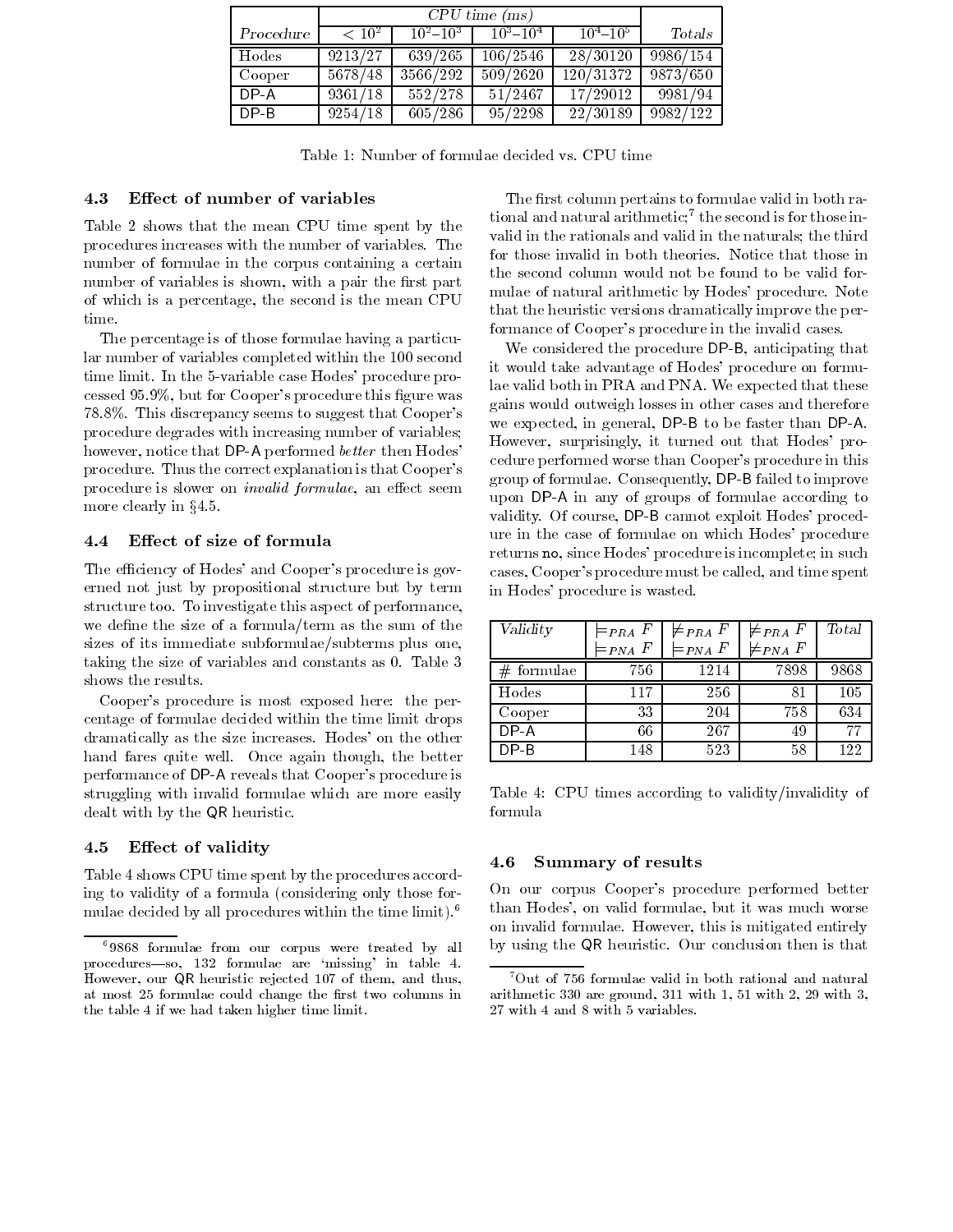|           | $\#$ variables/ $\#$ formulae |        |         |           |                    |                |
|-----------|-------------------------------|--------|---------|-----------|--------------------|----------------|
| Procedure | 0/598                         | 73362  | 2/3603  | 3/1503    | 4/693              | $\sqrt{5/241}$ |
| Hodes     | 100/3                         | 100/17 | 100/39  | 100/130   | 99.4/683           | 95.9/2883      |
| Cooper    | 100/3                         | 100/42 | 100/169 | 98.6/1202 | $\sqrt{92.1/3608}$ | 78.8/8306      |
| $DP - A$  | 100/6                         | 100/16 | 100/22  | 999/171   | 99.0 / 315         | 95.9/1432      |
| $DP-B$    | 100/7                         | 100/17 | 100/27  | 99.9/202  | 98.7/443           | 94.5/1978      |

Table 1986 – Table 1986 – Table 1986 – Table 1986 – Table 1986 – Table 1986 – Table 1986 – Table 1986 – Table

|           | $Size/\#$ formulae     |                |                    |                        |             |             |
|-----------|------------------------|----------------|--------------------|------------------------|-------------|-------------|
| Procedure | $\overline{1-10/8785}$ | $11 - 20/1029$ | $\sqrt{21-30/150}$ | $31 - 40/29$           | $41 - 50/5$ | $51 - 60/2$ |
| Hodes     | 100/35                 | 99.7/687       | 97 3/2772          | $\overline{79.3/4661}$ | 80.0/2430   | 100/1560    |
| Cooper    | 99.8/225               | 93.7/3238      | 80.0/8655          | 55.2/10657             | 60.0/24690  | 50/38530    |
| $DP-A$    | 100/24                 | 99.3/460       | $\sqrt{94.7/1059}$ | 93.1/3156              | 80.0/4320   | 100/295     |
| DP-B      | 100/31                 | 99.2/647       | 94.0/1800          | 82 8/572               | 80.0/4537   | 100/310     |

Table 
CPU time vs size

the combination of Cooper-s procedure and QR performs better than Hodes- where the second second second second second second second second second second second second second second second second second second second second second second second second second second second seco

#### $\overline{5}$ Towards integration

We made some preliminary experiments on using de cision procedure in the *Clam* proof planner Bundy *et al.*, 1990. In this experiments we used an extension of our procedure DP-A which could handle dened arithmetic functions and relations  $\mathbf{d} \mathbf{d}$  and relations  $\mathbf{d} \mathbf{d}$  and relations  $\mathbf{d} \mathbf{d}$ event, we use the purpose it was sented which we use  $\mathcal{L}_{\mathcal{A}}$ for instance, using the theorem  $\forall x. \forall y. double(x) = y \Leftrightarrow$  experi $y = 2x$ , it is sound to rewrite  $F(double(x))$  into  $\forall y. 2x =$  et a  $y \Rightarrow F(y)$ . Similarly,  $\forall x \text{ even} (\text{double}(x))$  can be rewritten to  $\forall x \exists u \forall v \ 2x = v \Rightarrow v = 2u$ . Notice that these translations move outside the quantifier-free fragment of Presburger arithmetic so we are using DP-A in an area where Hodes-Hodes-Hodes-Hodes-Hodes-Hodes-Hodes-Hodes-Hodes-Hodes-Hodes-Hodes-Hodes-Hodes-Hodes-Hodes-Hodes-Ho

We made experiments on  $113$  theorems from  $Clam$  corpus The De-Claudian was slowed versions of Clam was slower was slower and contact the contact of Clam was slower was slower was slower was slower was slower was slower was slower was also the contact of the contact of the on some proofs, and faster on others—we recorded the minimum for each theorem in the corpus DP-  $\sim$ uted to 65 proofs; it was used on 79 occasions to show a subgoal valid, and on 8 occasions to prune invalid sub- $\alpha$  . The cause backet backtracking  $\alpha$  , with DP-state  $\alpha$  , with  $\alpha$ twice as fast as plain  $Clam$ .

#### Future work 6

It would be interesting to compare Hodes- and Cooper-s procedures with Sup-Inf procedures.

The assignment of probabilities to the rules of the grammar for Presburger formulae was chosen somewhat arbitrarily—we have yet to investigate the effect these parameters have on validity, time to decide etc. A quickly computed measure of expected run time might be useful in a heuristic theorem prover One can ima gine pursuing a line of enquiry similar to that in the propositional satisfiability community.

According to results of Boyer and Moore  $[1988]$ , an essential role of using an arithmetic decision procedure is to contribute to the proofs of deeper theorems in other theories  $\mathbf i$  is the orientation of the some simple some simple simple some simple some simple some simple s experiments in the  $Clam$  proof-planning system [Bundy]  $et \ al., 1990$ , and the results are promising. Our aim is to explore Bundy-s idea of proofplans for the &ex ible application of decision procedures Bundy, 1991. Transformation of a problem to a Presburger formula should be done by a communication module First step in that direction is dealing with arithmetic defined functions and relations. After that, we are plan to deal with non-arithmetic functions (such as *list length*,  $min$ ,  $max$ etch, decomposition techniques and dierent heure and dierent heure heure and die istics. The ability to move outside the quantifier-free restriction will be essential in this respect

#### $\overline{7}$ Conclusions

The extension of  $\mathbf{P}_{\mathbf{p}}$  and hence any claim that the extension of  $\mathbf{P}_{\mathbf{p}}$ Cooper-s procedure is useful in tandem with the QR heuristic must be oset by the fact that \$ of the corpus is invariant context type complete procedure outperforms Hodes- procedure on valid formulae it did so to a lesser degree than DP-A outperformed Hodes- procedure on invalid formulae. Furthermore, another factor must be borne in mind. The corpus we generated did not contain many large constants, and the presence of these in formulae will often slow both Hodes- and Cooper-s pro

 $8^8$ Multiplication of a variable by a constant is Presburger:  $nx$  is treated as  $x + y + x$ , where x appears n times